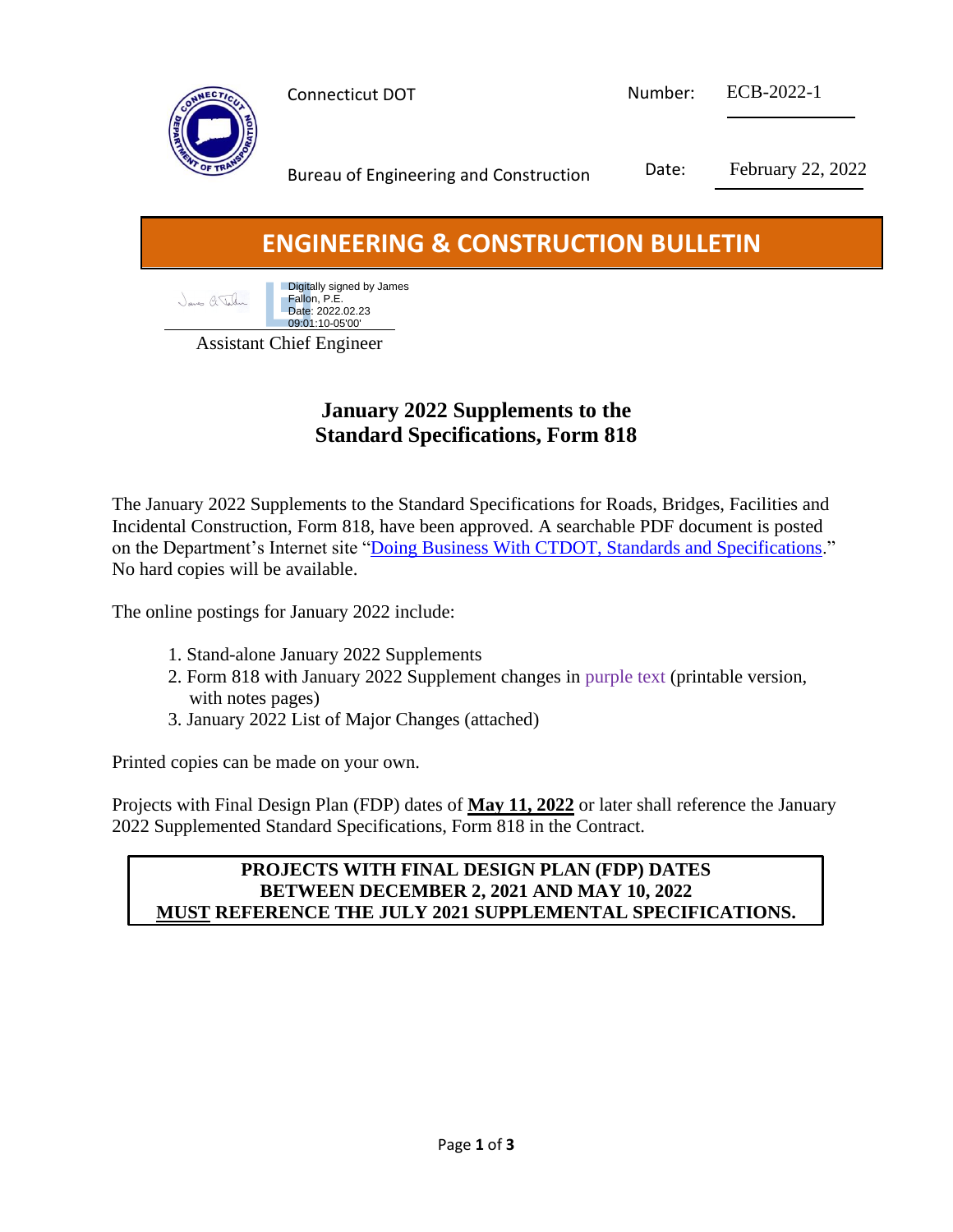# **SUMMARY OF CHANGES January 2022 SUPPLEMENTS TO FORM 818 EFFECTIVE FOR FDP DATES ON or AFTER MAY 11, 2022**

#### **PROJECTS WITH FINAL DESIGN PLAN (FDP) DATES BETWEEN DECEMBER 2, 2021 AND MAY 10, 2022 MUST REFERENCE THE JULY 2021 SUPPLEMENTAL SPECIFICATIONS.**

## **SECTION 1.05 – CONTROL OF THE WORK**

Revised Article 1.05.19 to clarify that the AISC Bridge Erection Endorsement is only required for field erection of steel bridge girders, beams, or trusses, and for fabricated components of overhead signs.

#### **SECTION 1.20-1.05 – CONTROL OF THE WORK FOR FACILITIES CONSTRUCTION**

Revised language in 1.20-1.05.05 to clarify that the Facilities contractor is responsible to provide as-built conditions drawings. Also removed language for submitting a Record Survey.

#### **SECTION 1.20-9.80 – CONSTRUCTION SURVEYING FOR FACILITIES CONSTRUCTION**

Removed language in 1.20-9.80.03 requiring the submission of Project Record Drawings (already required in Article 1.20-1.08.14) and removed requirement for an A-2 survey.

#### **SECTION 2.11 - ANTI-TRACKING PAD**

Revised "turf establishment" to "seeding" and other minor revisions.

#### **SECTION 4.01 – CONCRETE FOR PAVEMENT**

Deleted this section so that a special provision, owned by Pavement Design Unit, will be used.

## **SECTION 5.14 - PREFABRICATED CONCRETE STRUCTURAL COMPONENTS and SECTION M.14 - PREFABRICATED CONCRETE MEMBERS**

Major updates for both Sections.

- **IF** In Section 5.14, rearranged subarticles to address required Submittals first under Construction Methods; added requirements for precast components (previously this Section only addressed prestressed); directed that project-specific information (such as whether dry fit is required) will be as specified on the Plans. The following items are added to the List of Standard Items:
	- o Precast Approach Slab
	- o Precast Concrete Walls
	- o Precast Substructure Element
	- o Precast Concrete Three-Sided Rigid Frame
- In Section M.14, introduced Class PRC nomenclature to emphasize precast concrete and to differentiate it from Class PCC nomenclature for cast-in-place concrete

# **SECTION 6.01 - CONCRETE FOR STRUCTURES and SECTION M.03 - PORTLAND AND HYDRAULIC CEMENT CONCRETE**

Major revisions in Section 6.01: